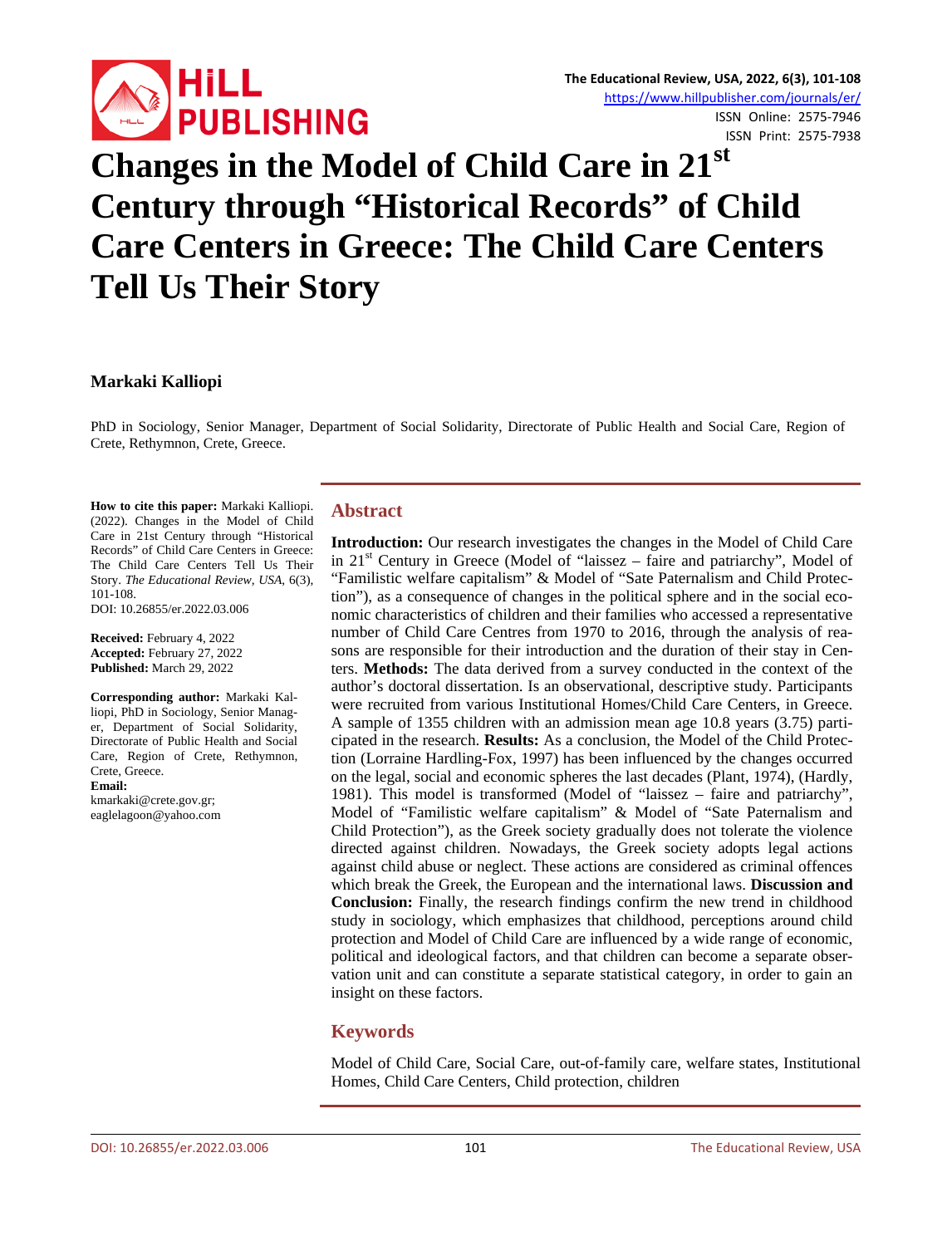## **1. Introduction**

It can initially be said that the measures and policies for social protection change over time (Taylor-Gooby, 2001) and as loads of the past disappear and the historical depth of empirical research and data increases the prevailing perceptions are changing (Skocpol, 1992). The social status of children has undergone radical changes since the 19th century up to the last decades (Zelizer, 1985), (Gittins, 1998, pp. 4-6). In this light, the childhood, the perception of child protection and the Model of Child Care, have not existed as a natural, timeless category but finally determined by the same conditions which are perceived the cultural products. The research findings indicate how perceptions around childcare have evolved through the various changes that took place in Greece in the last 46 years. Through our research the child protection considered as the dynamic nature of a social and historical structure, as a continuous sustainable and generated social phenomenon which is distinguished by its value at the present, at the past and future days, and it is perceived as part of the social structure which affects and is affected by the social relations.

#### **Theoretical framework on social status of children**

There is a constant evolution of the measures and approaches which derive the social care policies through the years. The past theories of childhood, represented primarily by Aries, Sieder and Pollock, withdraw under criticism whereas further experience is gained through increase in the data from empirical observation and current social research, which challenge the established perceptions of childhood. The social status of children has undergone radical changes from the 19th century until recently (Schnell, 1979). More specific: There are three sociological approaches have been developed over the years in the field of childhood studies (Sociology of Childhood): (1) Historical Sociology of Childhood. The concept of historicity in Sociology, is based on epistemological standards which are different from those of the traditional istoriography. In this field, the concept of historicity is considered in connection to the social structures and institutions of societies which belong to the past. By this way a field of study is created which defers to the classical views of historicity. Aries was one of the firsts who expressed an interest on the history of childhood. He suggested that the notion of childhood emerged in Europe during the fifteenth to eighteenth centuries. The idea of childhood did not exist prior to this period where the children were perceived as miniature adults (Aries, 1962); (2) Socialisation Theories and Social Learning Theory. This theory considers childhood as a preparation for adulthood and children as "beings". It examines the means which the human infants utilize in order to begin to acquire their social skills which will allow them to perform as functioning members on their society (James & Prout, 1997, pp. 216-218); (3) A Critical Sociological Approach. An academic intervention developed by the debate of the aforementioned approaches which determined the aspects of a "new sociology of childhood" (James & Prout, 1997; Alanen, 2014, pp. 3-4). The "new sociology of childhood" criticizes the previous two approaches (Bertalanffy, 1973), and aims to construct a new conceptual and empirical field in the sociology of childhood. The fundamental idea of this approach is that the childhood is not universal. It is rather a dynamic cultural product which varies across the time and place. Additionally, childhood is perceived as a social construction and the children are seen as active social agents. Jame and Prout attempted to establish this new conceptual and empirical field while they emphasized on the socially and culturally constructed nature of childhood. However, Qvotrup focused more on the macro-structural approaches (Quortup et al., 1994). Our findings, taking into consideration all the aforementioned, unfold how the perception for the childcare has influenced from changes that have occurred through history as conditions have changed in Greece. Through our research's results is confirmed the new trend of childhood study in sociology highlighting how childhood, perception on child protection and Model of Child Care are influenced by a wide range of economic, political and ideological conditions and how children can be a separate observation unit constituting an independent statistical category (Pollock, 1983).

## **2. Methods**

## **Statistical Analysis**

Quantitative variables were presented as mean and standard deviation. Qualitative variables were expressed as absolute and relative frequencies (N, %). Normal distribution of data was assessed using the Kolmogorov-Smirnov test. Mann-Whitney U test was used to determine if there was a statistically significant difference in duration of residency between boys and girls, when the normality assumption was violated. Pearson Chi-square test was used to determine the significant association between gender and various categorical variables. All statistical analyses were performed by IBM SPSS Statistics version 25.0. The aforementioned statistical tests were performed at a 0.05 significance level.

## **3. Results**

The research results mentioned above are depicted to the following tables and diagrammatically representation.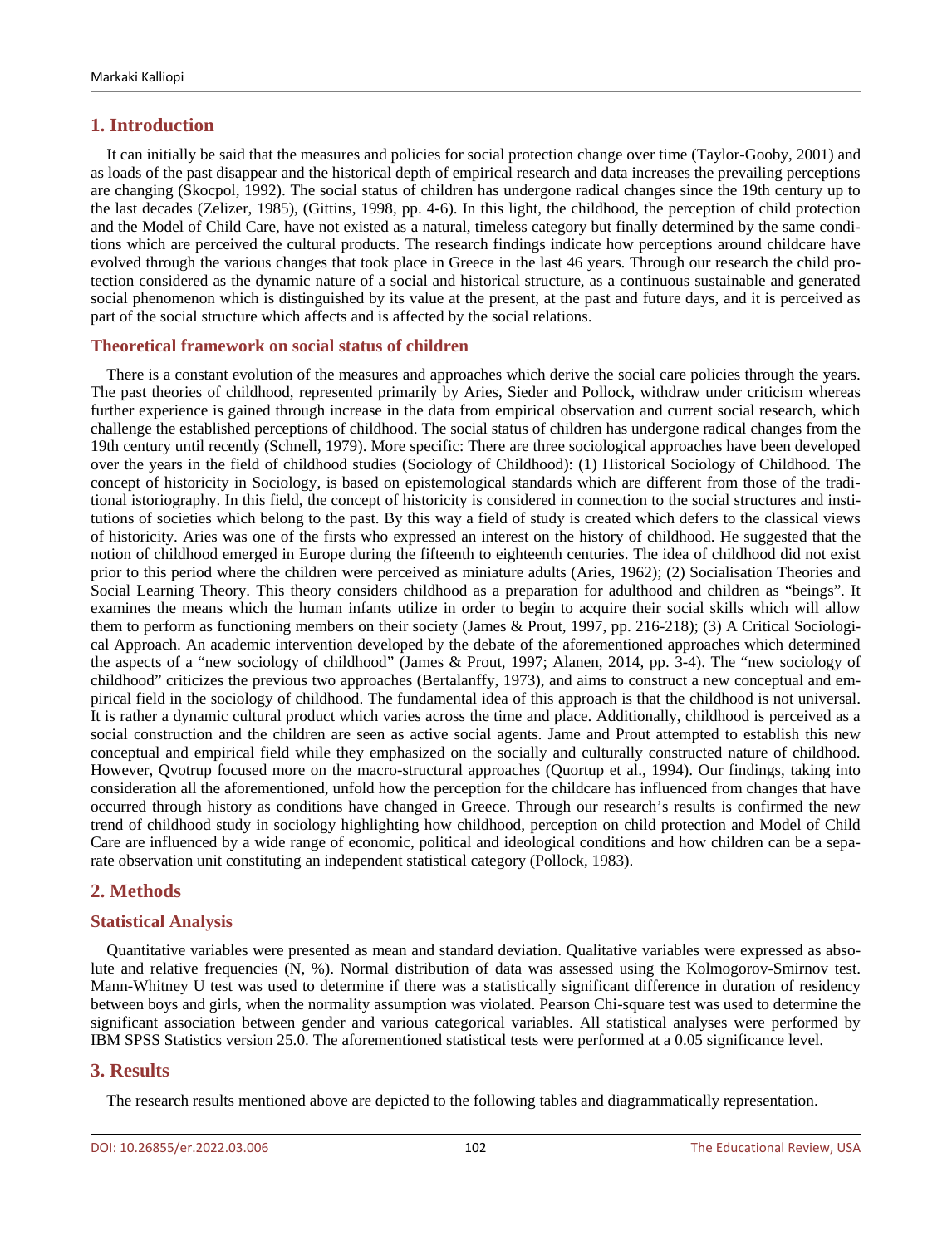| гаріс 1. Demographic enaracteristics ог піс тізпіціюнандси енциген Ойі-ог-танніў                          | ${\bf N}$      | $\frac{0}{0}$ |
|-----------------------------------------------------------------------------------------------------------|----------------|---------------|
| <b>Decade</b>                                                                                             |                |               |
| 1970-1979                                                                                                 | 370            | 27.3          |
| 1980-1989                                                                                                 | 324            | 23.9          |
| 1990-1999                                                                                                 | 313            | 23.1          |
| 2000-2016                                                                                                 | 348            | 25.7          |
| Gender                                                                                                    |                |               |
| <b>Boys</b>                                                                                               | 848            | 62.6          |
| Girls                                                                                                     | 507            | 37.4          |
| Admission age (years), Mean (SD)                                                                          | 10.8           | 3.75          |
| Duration of residency (years), Mean (SD)                                                                  | 4.4            | 2.84          |
| Reasons for children's admission to the out-of-family care                                                |                |               |
| Evidence of deficient moral character of the parents ("Moral deficiency of parent", "moral dysfunction"). | 45             | 3.3           |
| Orphaned children                                                                                         | 195            | 14.4          |
| Abandonment by parent/parents                                                                             | 378            | 27.9          |
| Father patient-needy mother, socio-economic reasons, financial weakness of parents                        | 314            | 23.2          |
| Divorced parents                                                                                          | 97             | 7.2           |
| Neglect, inappropriate family environment                                                                 | 171            | 12.6          |
| Demand of prosecutor, abuse, dangerous family environment                                                 | 155            | 11.4          |
| <b>Urban center/Province</b>                                                                              |                |               |
| City                                                                                                      | 457            | 52.2          |
| Province                                                                                                  | 418            | 47.8          |
| <b>Educational level</b>                                                                                  |                |               |
| Primary and secondary education                                                                           | 642            | 47.4          |
| Technical colleges                                                                                        | 276            | 20.4          |
| Tertiary education                                                                                        | 39             | 2.9           |
| Public private institution                                                                                | 6              | 0.4           |
| Continuous residency as adults                                                                            | 15             | 1.1           |
| Under aged                                                                                                | 377            | 27.8          |
| Reasons for leaving the institution                                                                       |                |               |
| Return to mother                                                                                          | 206            | 20.7          |
| (Monitoring committees are set up by the State).                                                          |                |               |
| Return to father                                                                                          |                |               |
| (Monitoring committees are set up by the State).                                                          | 24             | 2.4           |
| Placement of children with relatives                                                                      | 67             | 6,7           |
| Adultness                                                                                                 | 445            | 44.4          |
| Move to another institution                                                                               | 83             | 8.3           |
| Escape                                                                                                    | 108            | 10.9          |
| Adoption                                                                                                  | $\overline{2}$ | 0.2           |
| Still remaining at the center                                                                             | 60             | 6.0           |
| <b>Parental occupation</b>                                                                                |                |               |
| Farmer, Stockbreeder                                                                                      | 173            | 17.4          |
| Labourer                                                                                                  | 315            | 31.7          |
| Employee                                                                                                  | 23             | 2.3           |
| Domestic service                                                                                          | 3              | 0.3           |
| Household                                                                                                 | 51             | 5.1           |
| Unemployed, Idle                                                                                          | 236            | 23.7          |
| Unknown                                                                                                   | 194            | 19.5          |

## **Table 1. Demographic characteristics of the institutionalized children/Out-of-family Care**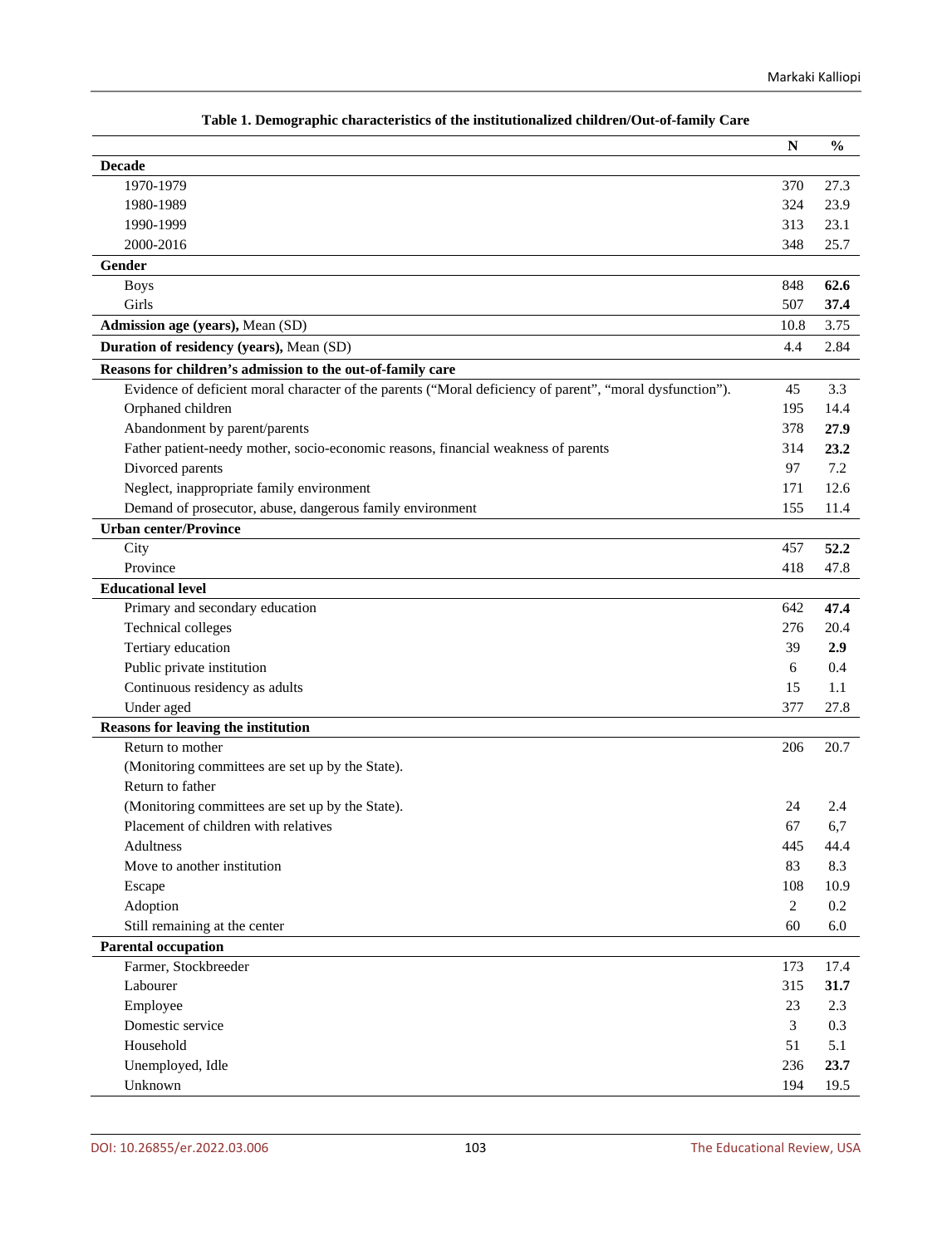In our research a sample of 1355 children with an admission mean age 10.8 years (3.75) participated. Approximately 62.6% (N= 848) of participants were boys and 37.4% (N= 507) were girls. Among the 1355 children included in the study, 27.3% (N= 370) were in the 1970s, 23.9% (N= 324) were in the 1980s, 23.1% (N= 313) were in the 1990s and 25.7% (N= 348) were during the 2000-2016 period with a mean duration of residency of 4.4 (2.84) years. The reason that the majority of the children were in the institute was that they were either abandoned by their family (27.9%, N=378), followed by those that were subjected to a situation at home, in other words a father patient-needy mother, socio-economic reasons and financial weakness of the family/parents (23.2%, N=314). Most of the children in institutional homes originated from Creece and especially from urban areas (52.2%, N=457). Regarding the education level of the participants (47.4%, N=642) had completed a primary or secondary level while (20.4%, N=276) had completed technical colleges. As for the reasons these children left the institutions, they either returned to the mother / monitoring committees are set up by the State (20.7%, N=206) or reached adulthood (44.7%, N=445) vs adoption which reaches the percentage of 0.2%. According to Goody, the early Church, faced with the need to provide for people who had left their kin to devote themselves to the life of the Church, regulated the rules of marriage so that wealth could be channelled away from the family and into the Church. Thus, the Church became an "interitor", acquiring vast tracts of property through the alienation of familial rights (Goody, 1983; Kertzer, 1993). Social-legal aspects regarding the institution of adoption in Greece have been influenced by the aforementioned issues. On the other side, it has been observed that in England, under different socio-political and religious conditions, the reports of the abuse of children led to a marked decline in the use of institutional homes for children and a drive towards fostering for most children entering care (Longfield, 2020; Csaky, 2018). Finally, our research's findings highlight that, the children's parental occupation was mainly associated with labour work  $(31.7\%, N=315)$  or they were unemployed  $(23.7\%, N=236)$ .

|                                                                                          |                            |                          | Gender,         | 1970-2016 |      |                            |                                    |         |
|------------------------------------------------------------------------------------------|----------------------------|--------------------------|-----------------|-----------|------|----------------------------|------------------------------------|---------|
| <b>Admission reasons</b>                                                                 | 1970-1990<br>$\frac{9}{6}$ | 2000-2016 Pearson<br>(%) | ${\bf X}^2$     | ${\bf P}$ | (%)  | $\left(\frac{0}{0}\right)$ | Male Female Pearson<br>${\bf X}^2$ | P       |
| Evidence of deficient moral character of the<br>parents                                  | 4.5                        | $\bf{0}$                 | 310.161 < 0.001 |           | 2.2  | 5.1                        | 67.341                             | < 0.001 |
| Orphaned child                                                                           | 16.3                       | 8.9                      |                 |           | 15.6 | 12.4                       |                                    |         |
| Abandonment by parent/parents                                                            | 31.6                       | 17.2                     |                 |           | 22.1 | 37.7                       |                                    |         |
| Father patient-needy mother, social-economic rea-<br>sons, financial weakness of parents | 24.8                       | 18.4                     |                 |           | 27.7 | 15.6                       |                                    |         |
| Divorced parents                                                                         | 7.9                        | 4.9                      |                 |           | 6.6  | 8.1                        |                                    |         |
| Neglect, inappropriate family environment                                                | 12.1                       | 14.1                     |                 |           | 14.7 | 9.1                        |                                    |         |
| Demand of prosecutor, abuse, dangerous family<br>environment                             | 2.8                        | 36.5                     |                 |           | 11.1 | 12                         |                                    |         |

| Table 2. Chi-square test for the reasons of admission to institutions between the different decades $\&$ according to gender, |
|-------------------------------------------------------------------------------------------------------------------------------|
| within the whole duration of the survey                                                                                       |

The Chi-square test indicates that there is a statistically significant difference between the two genders and the reasons children were admitted to the institutions during 1970-2016 ( $X^2 = 67.341$ , p < 0.001). As for the boys the main reasons were the inability to be supported financially and socially (27.7% vs 15.6%) or they were neglected by both parents (14.7% vs 9.1%). Contrary to the boys, the reasons the girls were admitted were either due to the evidence of deficient moral character of the parent, moral deficiency of parents/moral dysfunction (5.1% vs 2.2%) or were abandoned (37.7% vs 22.1%) (Table 2). Additionally, the Chi-square test indicates that there is a statistically significant difference between the two periods and the reasons children were admitted to the institutions  $(X2 = 310.161, p < 0.001)$ . As for the period between 1970-1990, the main reasons were that the children were either orphans (16.3% vs 8.9%) or abandoned by their parents (31.6% vs 17.2%). Antithetically, the period 2000-2016 the main reasons were that the children were either neglected (14.1% vs 12.1%) or came from abusive environments that led to a court order - abuse, dangerous family environment (36.5% vs 2.8%) (Table 2). Also, the Chi-square test indicates that there is a statistically significant difference between the two genders and the reasons children were admitted to the institutions during 1970-2016 ( $X2 = 67.341$ ,  $p < 0.001$ ). As for the boys the main reasons were the inability to be supported financially and socially (27.7% vs 15.6%) or they were neglected by both parents (14.7% vs 9.1%). Contrary to the boys, the reasons the girls were admitted were either due to the evidence of deficient moral character of the parents/ moral deficiency of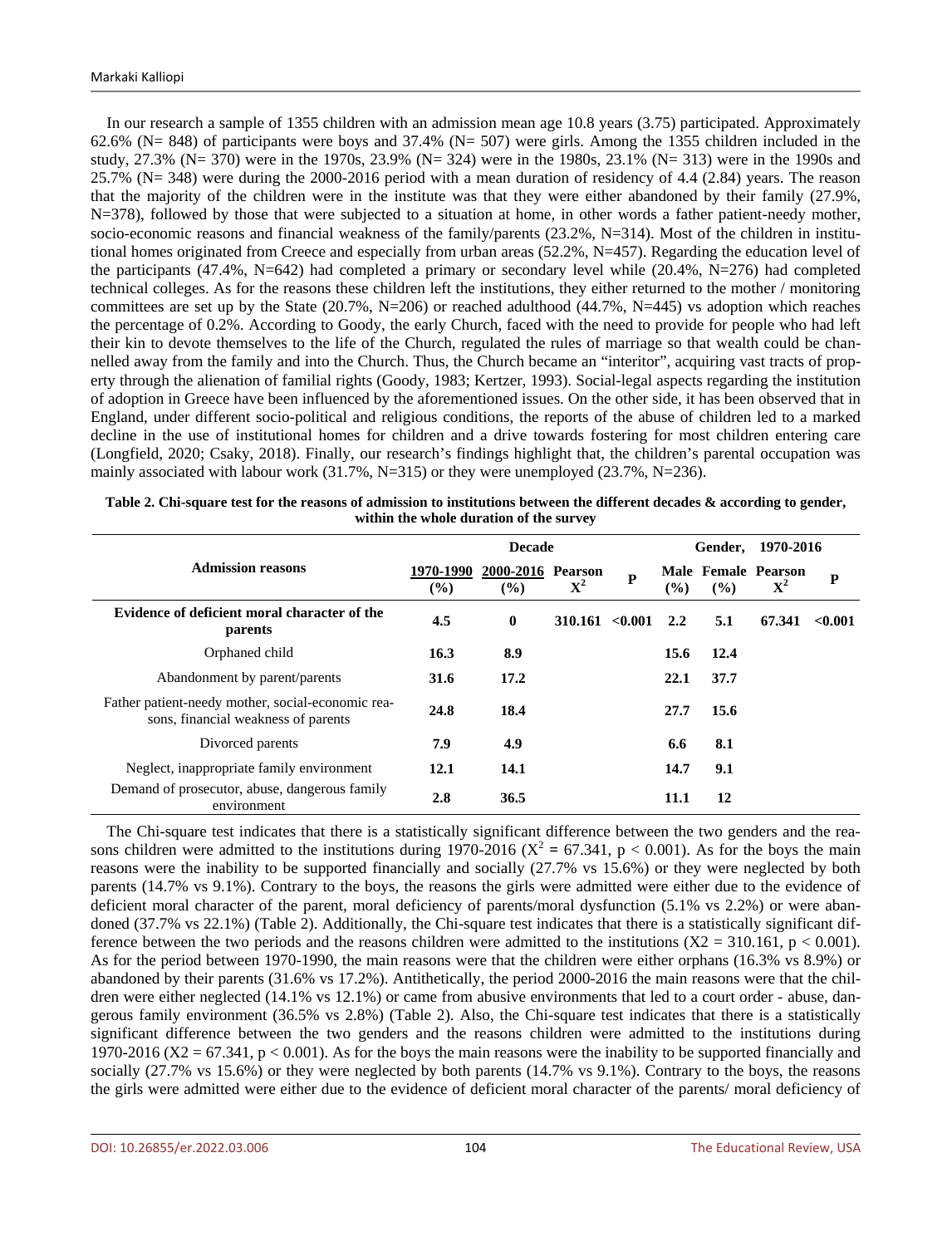parents, moral dysfunction (5.1% vs 2.2%) or were abandoned by parent/s (37.7% vs 22.1%) (Table 2).

| 1,0000, 1,7000, 2000                                                                                        |        |                    |                                  |               |          |                    |                               |           |              |                    |                           |             |
|-------------------------------------------------------------------------------------------------------------|--------|--------------------|----------------------------------|---------------|----------|--------------------|-------------------------------|-----------|--------------|--------------------|---------------------------|-------------|
|                                                                                                             | 1970s  |                    |                                  | 1980s & 1990s |          |                    |                               | 2000-2016 |              |                    |                           |             |
| <b>Admission reasons</b>                                                                                    | Gender |                    |                                  |               | Gender   |                    |                               |           | Gender       |                    |                           |             |
|                                                                                                             | (%)    | Male Female<br>(%) | <b>Pearson</b><br>$\mathbf{X}^2$ | ${\bf P}$     | $(\%)$   | Male Female<br>(%) | <b>Pearson</b><br>${\bf X}^2$ | P         | (%)          | Male Female<br>(%) | Pearson<br>$\mathbf{X}^2$ | $\mathbf P$ |
| Evidence of deficient moral character of<br>the parents (moral deficiency of parents,<br>moral dysfunction) | 4.1    | 15.9               | 54.192                           | $<\!\!0.001$  | 3.6      | $\overline{2}$     | 23.217                        | < 0.001   | $\mathbf{0}$ | $\bf{0}$           | 6.120                     | 0.295       |
| Orphaned child                                                                                              | 18.7   | 13.2               |                                  |               | 17.9     | 16                 |                               |           | 9.9          | 7.5                |                           |             |
| Abandonment by parent/parents, whore-<br>son                                                                | 34.7   | 50.3               |                                  |               | 16.1     | 38                 |                               |           | 15.8         | 19.2               |                           |             |
| Father patient-needy mother, so-<br>cial-economic reasons, financial weak-<br>ness of parents               | 16.4   | 13.2               |                                  |               | 38.8     | 21                 |                               |           | 19.8         | 16.4               |                           |             |
| Divorced parents                                                                                            | 2.7    | 6                  |                                  |               | 8.9      | 12                 |                               |           | 5            | 4.8                |                           |             |
| Neglect, inappropriate family environ-<br>ment                                                              | 10.5   | 1.3                |                                  |               | 14.7     | 11                 |                               |           | 16.8         | 10.3               |                           |             |
| Demand of prosecutor, abuse, dangerous<br>family environment                                                | 12.8   | $\mathbf{0}$       |                                  |               | $\bf{0}$ | $\bf{0}$           |                               |           | 32.7         | 41.8               |                           |             |

**Table 3. Chi-square test for the reasons of admission to institutions according to gender between the period of the 1970s, 1980s, 1990s, 2000-2016**

#### *The Model of "laissez – faire and patriarchy"*

## *As concern 1970s*

"Moral deficiency" was in the 70's a reason for parent/nts to be removed from their houses (Model of "laissez – faire and patriarchy ", Goldstein, Freud & Solnit, 1979). **That was a period of dictatorship for the country and 20% of the children who attended to the residential care, during this period, were belonging to this category. "Moral deficiency" diminished considerably in the 80s (5.6%), and disappeared completely in the coming decades**. Nevertheless, the main cause of children's admission, in the 70s, was their abandonment due to (or and) significant financial weakness of their parents in combination with social difficulties, parental illness or a large number of siblings within the family. Also, the Chi-square test indicates that there is a statistically significant difference between the two genders and the reasons children were admitted to the institutions during the 1970s ( $X2 = 54.192$ , p <0.001). As for the boys a reason was an abusive environment that led to a court order (12.8% vs 0%) or they were neglected by both parents (10.5% vs 1.3%). Contrary to the boys, the reasons the girls were admitted were either due to the moral character of the parents (moral deficiency of parents, moral dysfunction) (15.9% vs 4.1%) or were abandoned by parent/s (50.3% vs 34.7%) (Table 3).

#### *The Model of "Familistic welfare capitalism"*

#### *As concern 1980s & 1990s*

**80s: It was a sustained period of economic growth for the country. Changes started occurring on the legislation and the structure of the family (Model: Familistic welfare capitalism)** (Venieris, 1996, pp. 260-261). **The number of children who were hosted in out-of-family care was considerably lower than the previous politically unstable decade. The percentage of the abandoned children was reduced, and the parental "moral deficiency" was also limited to 5.6% as mentioned above.** However, the number of the children, abandoned by their parents who were unable to look after them due to their financial deprivation, decreased by almost 18.6% for the boys & 12.3% for the girls and reached the percentage of 16.1% & 38% respectively of the import ratios in this decade. The negligence rates increased up to 9.7%. Moreover, the Chi-square test indicates that there is a statistically significant difference between the two genders and the reasons children were admitted to the institutions during the 1980s ( $X2 = 23.217$ , p <0.001). As for the boys the main reasons were the inability to be supported financially and socially (38.8% vs 21%) or they were neglected by both parents (14.7% vs 11%). Contrary to the boys, the reasons the girls were admitted were either due to divorced parents (12% vs 8.9%) or were abandoned by parent/s (38% vs 16.1%) (Table 3). As concern 1990s, the analysis of the collected data leads to similar conclusions with above.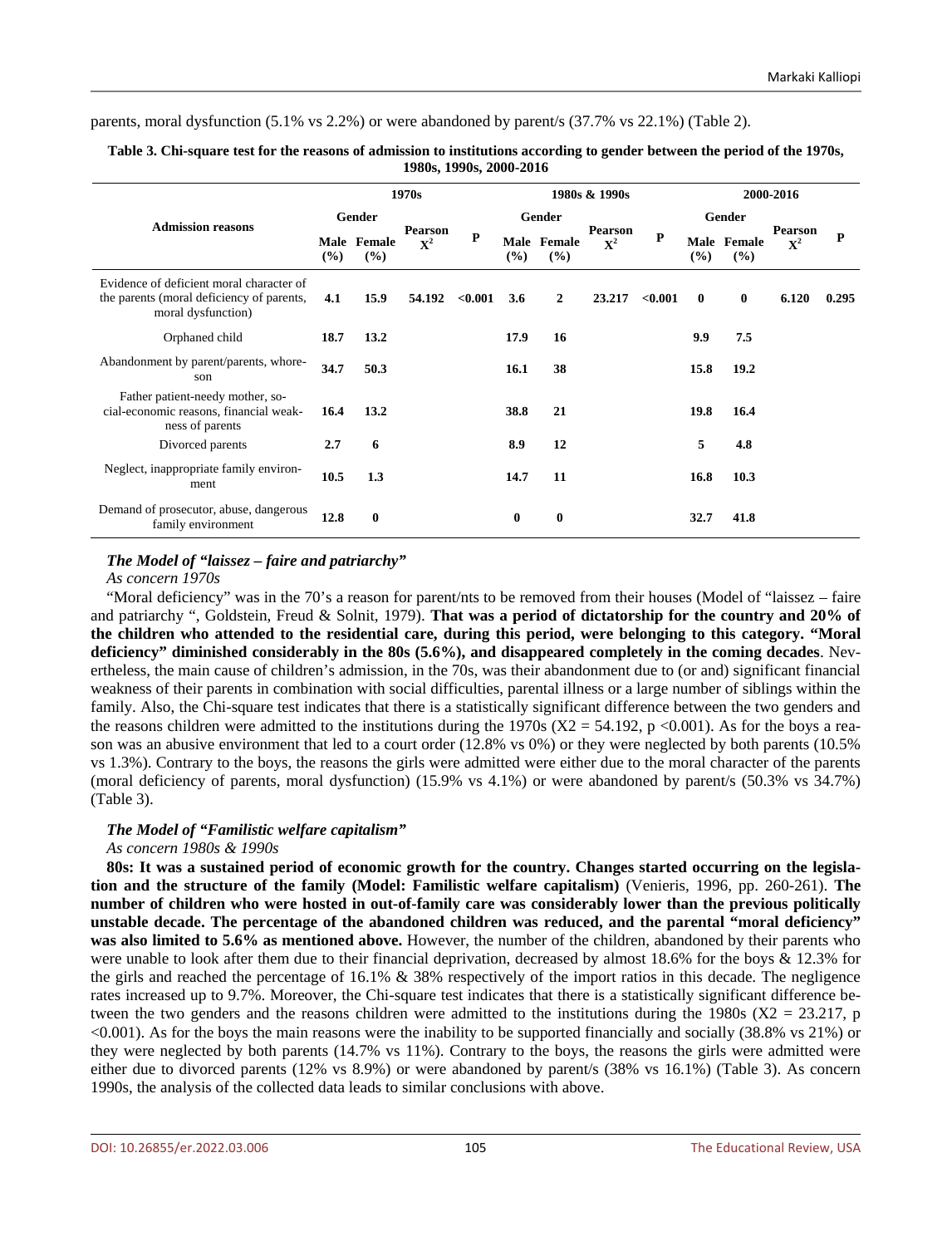#### *The Model of "Sate Paternalism and Child Protection" As concern 2000-2016.*

**In 2000, radical changes appeared in the of out-of-family care system. We have the implementation of "The Model of Sate Paternalism and Child Protection"** (Pringle & Kellmer, 1980; Dingwall, Eekelaar, & Murray, 1983). What has happened however? The legislation which covers the child protection in Greece, is divided into two main categories: 1. civil law: This category contains the fundamental legal provisions which prevents the parental harmful behaviour and provides civil protection to the children. It also contains the legislation against those who fail to meet their parental responsibilities. This fundamental declaration remained unchanged through all of the Greek Constitutions. 2. Provisions from a new law (3500/2006): A new law was first voted by the Greek parliament in 2006 which introduces new domestic violence orders. It creates new aggravated offences against the perpetrators while the domestic violence victims offered increased/advanced protection. This updated law also contains the ex officio indictment against the offenders. Nevertheless, more changes added to the child protection legislation, the last two decades. These changes refer to both child abuse as well as their abandonment and they are in alignment with the General Comments of EU such as: No 5 (2003), "General measures for the implementation of the Rights of the Child agreement". No 7 (2005), "Implementing child rights in early childhood". No 8 (2006), "The right of the child to be protected against disciplinary measures constituting corporal punishment and other cruel, inhumane, or degrading treatment". No 13 (2011), "The right of the child to be protected from any form of violence". "The right of children and young persons to social, legal and economic protection" (European Social Charter, Strasbourg, 3.V.1996, Article 17). **Moreover, the law 3500/2006 offers high protection to adults who witnessed child abuse. Consequently, and the Chi-square test indicates that there is no statistically significant difference between the two genders and the reasons children were admitted to**  the institutions during 2000-2016 ( $X^2 = 6.120$ , p = 0.295) (Table 3).



**Figure 1. Reasons for getting out from Residential Care. The existence or non-existence of family networks. The length of stay on Residential Care.**

According to Petmezidou (2006), Minigione (1998), Ferrera (1996) and Gough (1979), **Social Protection Model appeared in70's which was based on the solidarity among the family members and within an extended family network. These family networks covered the absence of an effective Welfare State and allowed a high percentage of returns back to the family. These family bonds started to weaken the next decades** (Petmesidou & Mossialos, 2006), consequently, the rates of length of staying increased during the 80s and 90s. **Since 2000, 73% of the hosted children remained to the residential care until their adultness**. This was due to luck of an appropriate family environment which could accepted them to return. **As consequence, the length of children's stay on Residential Care and their number has been increased the years between 2000 and 2016 in comparison to the previous decades (Figure 1).** In order to examine the difference of the duration of residency between the two genders, non-parametric Mann Whitney U tests were conducted, since the assumption of normality was violated. It was noticed that during the 1970s ( $z = -6.187$ ,  $p < 0.001$ ) and 1990s ( $z = -2.229$ ,  $p = 0.026$ ) the boys showed a longer residency compared to the girls (Median = 5 vs Median = 3; 1970s, Median = 4 vs Median = 3; 1990s), whereas during the 1980s ( $z = -2.040$ ,  $p =$ 0.041) the girls remained for a longer period of time in institutions (Median  $=$  3 vs Median  $=$  4). Finally, between 1970-2016 ( $z = -4.197$ ,  $p < 0.001$ ) the boys showed a longer period of residency compared to the girls (Median = 4 vs Median  $= 3$ ) (Table 4).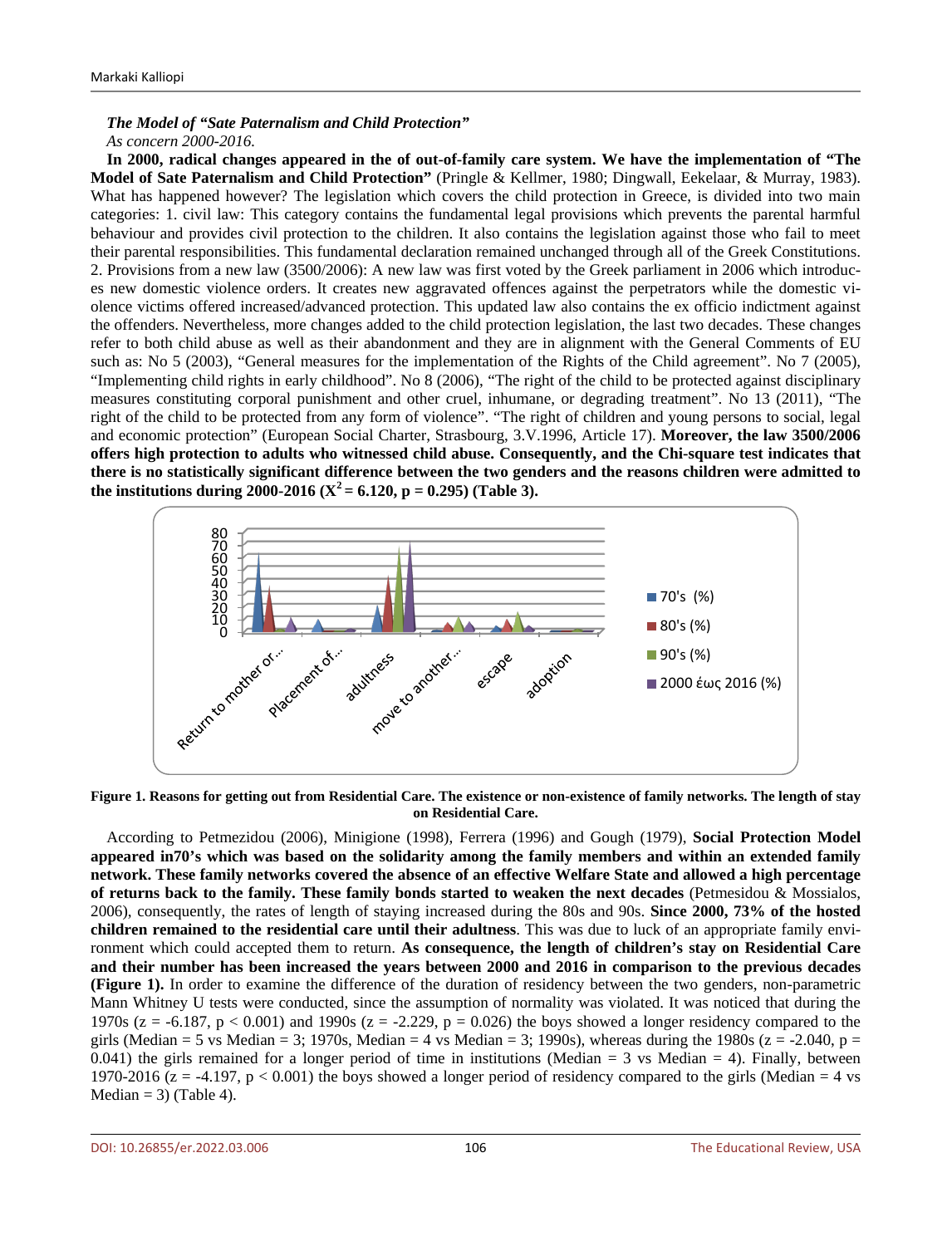| Table 4. Differences of duration between genders   |          |          |          |         |  |  |  |  |
|----------------------------------------------------|----------|----------|----------|---------|--|--|--|--|
|                                                    |          | Gender   |          |         |  |  |  |  |
| Duration of residency (years),<br>Median $(q1-q2)$ | Male     | Female   | Z        | p       |  |  |  |  |
| 1970-1979                                          | $5(3-8)$ | $3(2-5)$ | $-6.187$ | < 0.001 |  |  |  |  |
| 1980-1989                                          | $3(3-5)$ | $4(2-5)$ | $-2.040$ | 0.041   |  |  |  |  |
| 1990-1999                                          | $4(3-5)$ | $3(2-5)$ | $-2.229$ | 0.026   |  |  |  |  |
| 2000-2016                                          | $4(2-6)$ | $4(2-5)$ | $-1.589$ | 0.112   |  |  |  |  |
| 1970-2016                                          | $4(3-6)$ | $3(2-5)$ | $-4.197$ | < 0.001 |  |  |  |  |

#### **4. Discussion and Conclussion**

The research's findings confirm the new trend in childhood study in sociology, which emphasises that childhood and perceptions around child protection are influenced by a wide range of economic, political, legal and ideological factors (Jessop, 1999; Bulpett, 2002), and that children can become a separate observation unit and can constitute a separate statistical category, in order to gain an insight on these factors (Qvortrup, 1985; Delamont, 1980). From this point of view, the perceptions of the childhood, the child protection and the Model of Child Care are not predetermined but they are affected by several factors and conditions similar to the other cultural products. While worldwide some characteristics are common to most institutional settings, the social environments are highly variable (Megan et. al., 2019). The Child protection through the Model of Child Care (as concern our research: The Model of "laissez – faire and patriarchy", Model of "Familistic welfare capitalism" & Model of "Sate Paternalism and Child Protection"), can be considered as a dynamic social and historical construction (Lansdown, 2005), a continuously generated social phenomenon, which is regarded as having value in the present, past and future and it is being conceptualised as an integral part of the social structure, which affects and is affected by several social relations (Quinton & Rutter, 1983; Well, 2017). Furthermore, and as children living in institutionalized settings are always at risk (Desmond et al., 2020), the exploration of the political context in Greece over the decades, reveals that the social perception of the violence against the children (Rumble et al., 2018), (World Health Organisation, 2017, Violence, info. Child maltreatment), is affected by the changes occurred in the field of the legal and economic sections. While, the evolution on the field of the children's rights and the family structure influences this social perception as well (Frost & Stein, 1989; Burman, 1996).

## **References**

Alanen, L. (2014). "Theorizing childhood". *Childhood*, 21(1): 3-6.

Aries, P. (1962). *Centuries of Childhood*. London: Jonathan Cape.

Bertalanffy, L. V. (1973). *General System Theory*. England, Penguin Books.

Bourman, E. (1996). "Local, Global or Globalized? Child Development and International Child Rights Legislation", *Childhood*, 3(1): 45-66.

Bulpett, C. (2002). "Regimes of Exclusion". *European Urban and Regional Studies*, 9(2): 137-144.

Csaky Corina. (2018). "Keeping children Out of Harmful Institutions. Why we should be investing in Family-based care". *Save the Children*, London.

Delamont, S. (1980). *The Sociology of Women-An Introduction*. G. Allen & Unwin.

Desmond, C., Watt, K., Saha, A., Huang, J., and Lu, C. (2020). "Prevalence and number of children living in institutional care: global, regional and country estimates". *The Lancet Child Adolescent Health*, volume 7, issue 8, pp. 703-720.

Dingwall, R., Eekelaar, J., and Murray, T. (1983). *The Protection of Children: State Intervention and Family Life*. Oxford, Blackwell. 2nd ed. 1995. Aldershot: Avebury.

Ferrera, M. (1996). "The Southern model of Welfare in Social Europe". *Journal of European Social Policy*, vol. 6, No. 1.

Frost, N. and Stein, M. (1989). *The Politics of child Welfare*. London, Harvester Wheatsheaf.